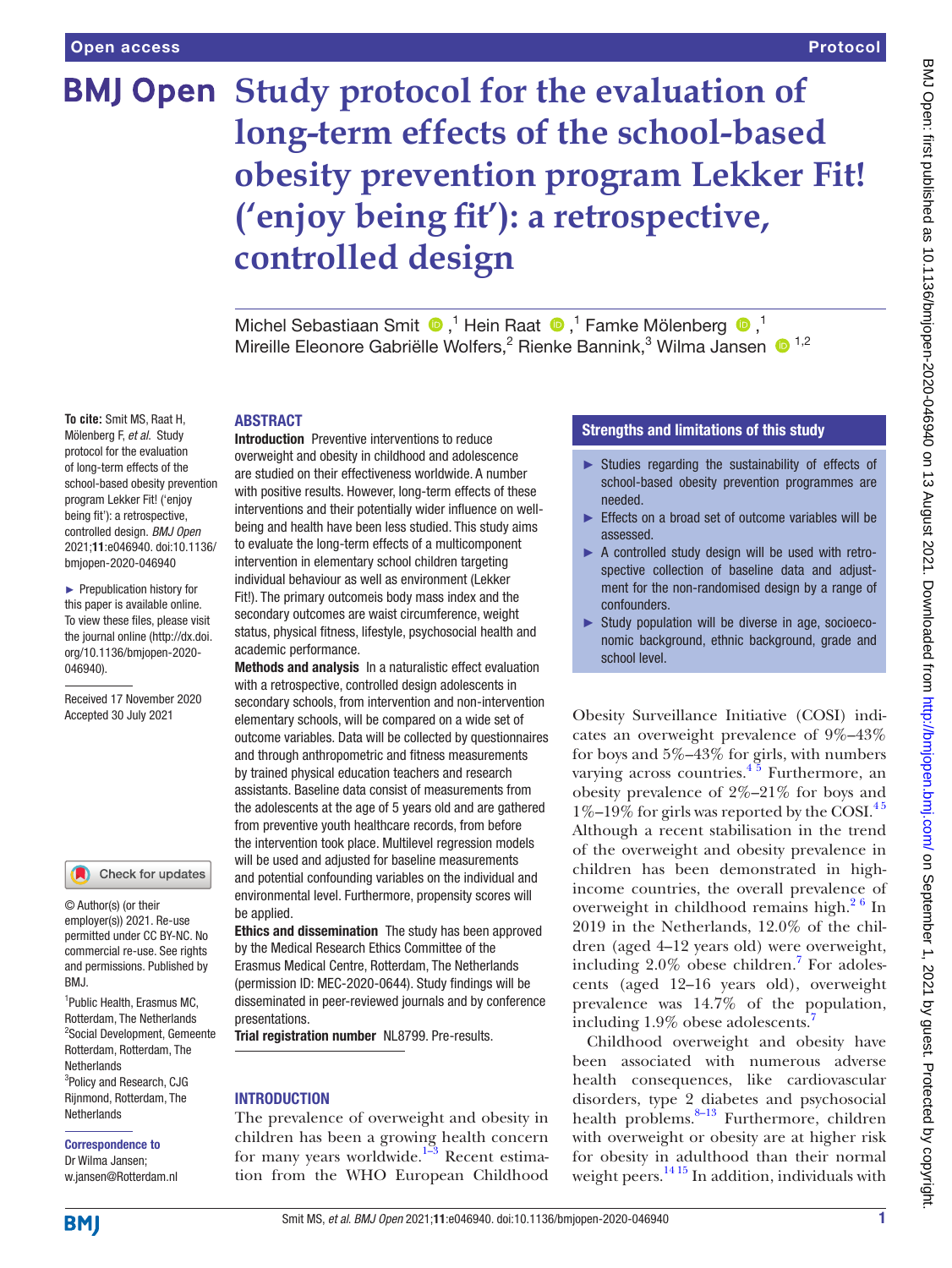obesity pose a substantial financial burden on the global healthcare systems as their individual medical costs are  $30\%$  higher.<sup>16</sup> The combination of the economic consequences, health consequences and high prevalence warrants the implementation of effective interventions to prevent and reduce overweight and obesity in children.<sup>617</sup>

Physical acitivity and diet, being factors associated with the development of overweight and obesity,<sup>[18 19](#page-7-8)</sup> often form important entry points for those interventions. A recent Cochrane review, addressing interventions for the prevention of obesity, reported that combined diet and physical activity interventions do reduce body mass index (BMI) z-scores for children aged 6–12 years old, although the level of evidence is low.<sup>[20](#page-7-9)</sup> Schools have been suggested to be the optimal place to deliver the interventions due to continuous contact with children, $21$  and reaching children with a wide range of different backgrounds. $^{22}$  Two recent reviews provide evidence that school-based interventions are generally effective in the reduction of children's weight gain.[17 23](#page-7-12) However, little is known about the sustainability of effects by obesity prevention interventions as long-term studies are scarce.<sup>24 25</sup> The authors of the Cochrane review indeed suggest that interventions and strategies to prevent obesity in children should include follow-up measurements over several years. $20$  Furthermore, the wider effects of school-based interventions including a physical acitivity component on health and well-being have been less studied, although the association between physical activity and both academic perfor-mance<sup>[26 27](#page-7-14)</sup> and psychosocial health and well-being<sup>28–30</sup> in children and adolescents have been well documented.

The multicomponent obesity prevention programme Lekker Fit! (translated as 'enjoy being  $fit^{31}$ ) for schoolaged children was developed and implemented in 2005 via elementary schools in Rotterdam, the Netherlands, targeting children aged 6–12 years old. The results of a randomised controlled trial (RCT) performed in 2006–2007 demonstrated positive intervention effects on overweight prevalence, waist circumference and aerobic fitness among elementary school children in grades 3–5 after 1 year of intervention.<sup>[32](#page-8-1)</sup> The long-term effects of Lekker Fit! (after leaving elementary school) as well as the wider effects on psychosocial health and academic performance have not been studied yet. This knowledge is important to determine whether beneficial effects of Lekker Fit! sustain into adolescence and whether wider effects are present. To the authors' knowledge, no studies are available for the assessment of the long-term effectiveness of multicomponent school-based interventions on a set of outcome variables including weight status, fitness, lifestyle, psychosocial health and academic performance.

Therefore, the main objective of this study is to evaluate the long-term effects of Lekker Fit! on (a) the primary outcome BMI, and (b) the secondary outcomes waist circumference, weight status, physical fitness, lifestyle and lifestyle determinants, psychosocial health and academic performance. In subgroup analysis, we will explore if any encountered effects are different for

gender, socioeconomic status and time since intervention. Moreover, dose–effect assocations will be explored if the data provide sufficient variability in the amount of intervention years. Finally, on an exploratory basis, we will investigate the participants' appreciation of the Lekker Fit! intervention and similar components from regular school programmes.

Our hypothesis is that adolescents who have attended a Lekker Fit! elementary school exhibit healthier scores than their peers who have attended a regular elementary school on the set of primary and secondary outcome variables. However, we do not know the relationship between longer follow-up and the intervention effects, due to the scarce literature on the sustainability of such intervention effects into adolescence. Furthermore, we hypothesise that more years of Lekker Fit! intervention on an elementary school leads to better scores on the set of outcome variables, due to the prolonged exposure to this behavioural changing intervention.

# METHODS AND ANALYSIS

#### Lekker Fit! intervention and regular school program

In 2005, to halt the rise in obesity among children, the City of Rotterdam, the Netherlands has developed and implemented the intervention programme Lekker Fit! (translated as 'enjoy being fit'). $31$  This programme has been implemented in collaboration with elementary schools in Rotterdam targeting children aged 6–12 years old and at a later stage with day care organisations. In the Dutch school system, children attend elementary school for 8 years (4–12 years old) and start secondary school at age 12. In 2020, about half of all elementary schools (94) in Rotterdam have adopted Lekker Fit! into their education programme.<sup>33</sup>

Although the Lekker Fit! programme has no direct focus on reducing overweight, the contribution of the programme to reducing overweight is expected to be the consequence of a healthy diet and active lifestyle. The intervention entails multiple components ([table](#page-2-0) 1). In comparison with regular school programmes, these include an additional third physical education (PE) lesson per week, professional PE teachers instead of regular classroom teachers providing the PE lessons, voluntary additional physical activities outside school hours, the promotion of drinking water and the promotion of a healthy diet and lifestyle.<sup>33</sup>

Besides targeting individual behaviours of children, Lekker Fit! targets the obesogenic environment of the chil-dren and involves parental engagement.<sup>[31 32](#page-8-0)</sup> The strategy for behavioural change is mainly based on the theory of planned behaviour (TPB), $^{31}$  $^{31}$  $^{31}$  while several components of Lekker Fit! are based on specific theories such as social marketing. $34$  The TPB states that a behaviour is being influenced by the intention towards that behaviour. The intention itself is being influenced by the individ-ual's attitude, social norm and self-efficacy.<sup>[35 36](#page-8-4)</sup> Lekker Fit! primarily targets children in the socioeconomically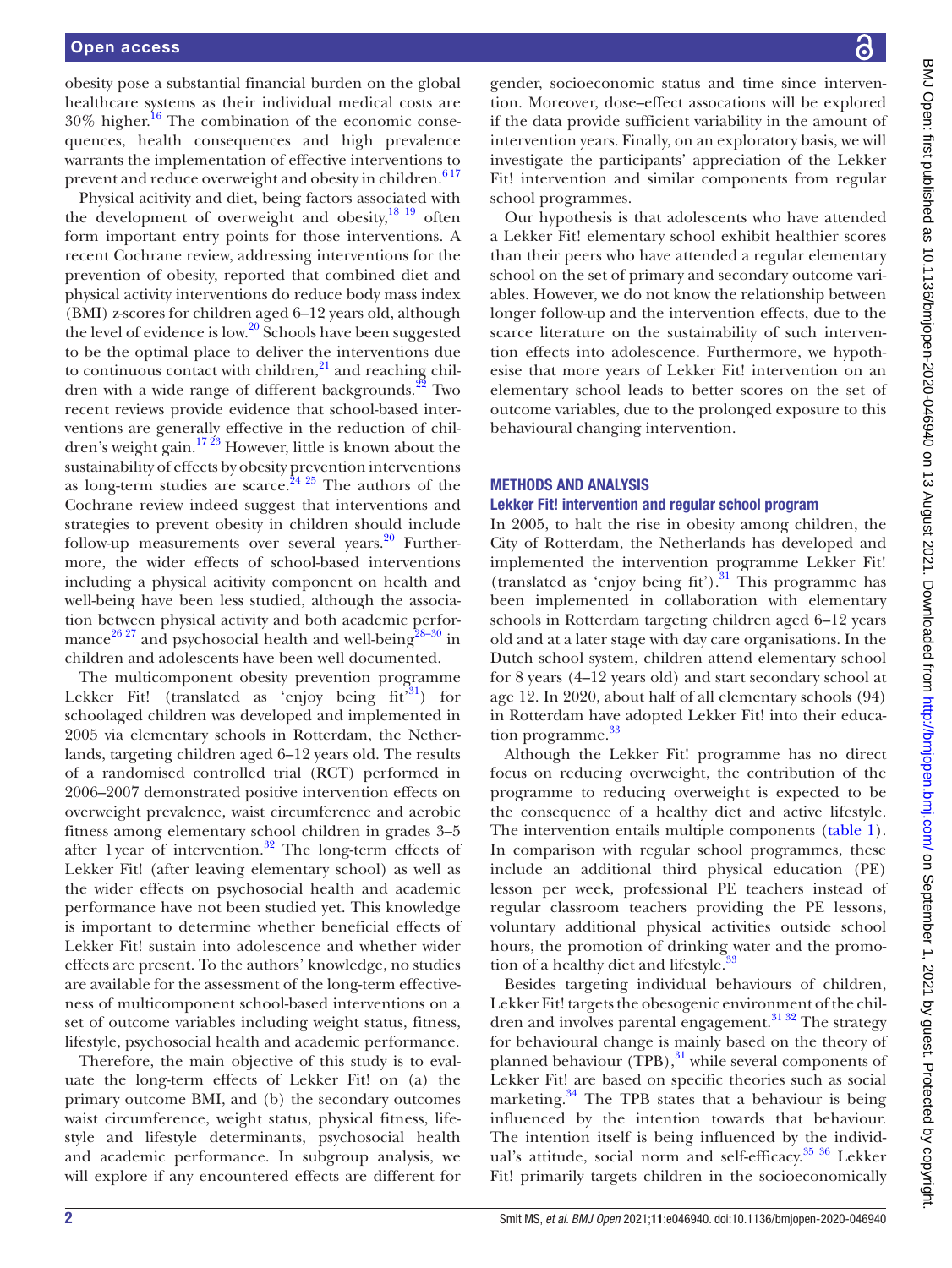<span id="page-2-0"></span>

| <u>one is a componente failure and your or maloudedicity or and Edition machinement on cleanomary concolo in companion with</u><br>the regular elementary school programme |                                                                                                                                                                                                                                                                             |                                                                                          |  |
|----------------------------------------------------------------------------------------------------------------------------------------------------------------------------|-----------------------------------------------------------------------------------------------------------------------------------------------------------------------------------------------------------------------------------------------------------------------------|------------------------------------------------------------------------------------------|--|
| <b>Since</b>                                                                                                                                                               | <b>Lekker Fit! intervention components</b>                                                                                                                                                                                                                                  | Regular school programme                                                                 |  |
| 2005                                                                                                                                                                       | Three PE lessons per week                                                                                                                                                                                                                                                   | Two PE lessons per week                                                                  |  |
| 2005                                                                                                                                                                       | A trained PE teacher provides all the PE lessons and coordinates the<br>implementation of the intervention on school                                                                                                                                                        | The classroom teacher provides all<br>the PE lessons                                     |  |
| 2005                                                                                                                                                                       | Three 1.5-hour sessions of special themed education per year by the<br>classroom teacher. Themes of special education are healthy diet, physical<br>activity and making healthy choices                                                                                     | Schools are free to use education<br>programmes on specific themes                       |  |
| 2005                                                                                                                                                                       | A PE lesson for several different sports by an external PE teacher, as a first<br>step towards a sportsclub membership (an after school hours component)                                                                                                                    | Regular schools are given the same<br>non-obligatory opportunity for these<br>PE lessons |  |
| 2006                                                                                                                                                                       | The school sports clubs provide four trainings of different sports on a weekly<br>basis (an after school hours component)                                                                                                                                                   | Regular schools are given the same<br>non-obligatory opportunity for these<br>trainings  |  |
| 2005                                                                                                                                                                       | Annual weight and height measurements                                                                                                                                                                                                                                       |                                                                                          |  |
| 2007                                                                                                                                                                       | Additionally the PE teachers monitor the motor development of children in<br>accordance with the Dutch basic protocol for PE                                                                                                                                                |                                                                                          |  |
| 2005                                                                                                                                                                       | An information meeting for parents on annual basis regarding the themes fruit, -<br>water, breakfast and physical activity                                                                                                                                                  |                                                                                          |  |
| 2005                                                                                                                                                                       | The school dietitian signals overweight and obesity, based on the weight and<br>height measurements, and provides parents with information                                                                                                                                  |                                                                                          |  |
| 2012                                                                                                                                                                       | Extension of the Lekker Fit! intervention to classes 1 and 2 (children aged 4<br>and 5 years old)                                                                                                                                                                           |                                                                                          |  |
| 2013                                                                                                                                                                       | The water campaign with community involvement; Children drink water at least -<br>two times per day during school hours                                                                                                                                                     |                                                                                          |  |
| 2013                                                                                                                                                                       | The 'enjoy fruit' component; children only eat fruit or vegetables during their<br>morning break                                                                                                                                                                            | $\overline{\phantom{0}}$                                                                 |  |
| 2015                                                                                                                                                                       | The 'treats' component; In the Netherlands it's a habit that children share<br>treats among their peers on their birthday. This component presents guidelines<br>regarding thse birthday treats. Guidelines say that one treat is enough and that<br>a small treat is okay! |                                                                                          |  |
| PE, physical education.                                                                                                                                                    |                                                                                                                                                                                                                                                                             |                                                                                          |  |

ponts (and their year of introduction) of the Lekker Fitl intervention on elementary

disadvantaged neighbourhoods, because of a higher prevalence of overweight and obesity and therefore a higher

risk at metabolic diseases in those neighbourhoods.<sup>3738</sup>

# Study design

In order to determine the long-term effects of the Lekker Fit! intervention, a naturalistic effect evaluation $39-41$  with a retrospective, controlled design will be conducted



<span id="page-2-1"></span>retrospective, controlled design of this study.

[\(figure](#page-2-1) 1). We will recruit adolescents aged 12–18 years old on secondary schools for participation in the study. This allows for a follow-up period of up to 6 years. Due to the COVID-19 pandemic, a prolonged recruitment and data collection period is applied in this study. The recruitment period ranges from September 2020 up to and including September 2021. The data collection period continues until December 2021.

We will compare the adolescents who attended Lekker Fit! elementary schools—the intervention group with adolescents who attended regular non-Lekker Fit! elementary schools—the control group. Given the naturalistic non-randomised design, correction for confounding variables will be applied. Correction for available pre-intervention baseline measurements around the age of 5years old will be applied by obtaining data from the regional preventive youth healthcare provider (CJG Rijnmond). Furthermore, available measurements at the age of 9years old will be obtained to serve as an additional control measurement. Thus, the set of baseline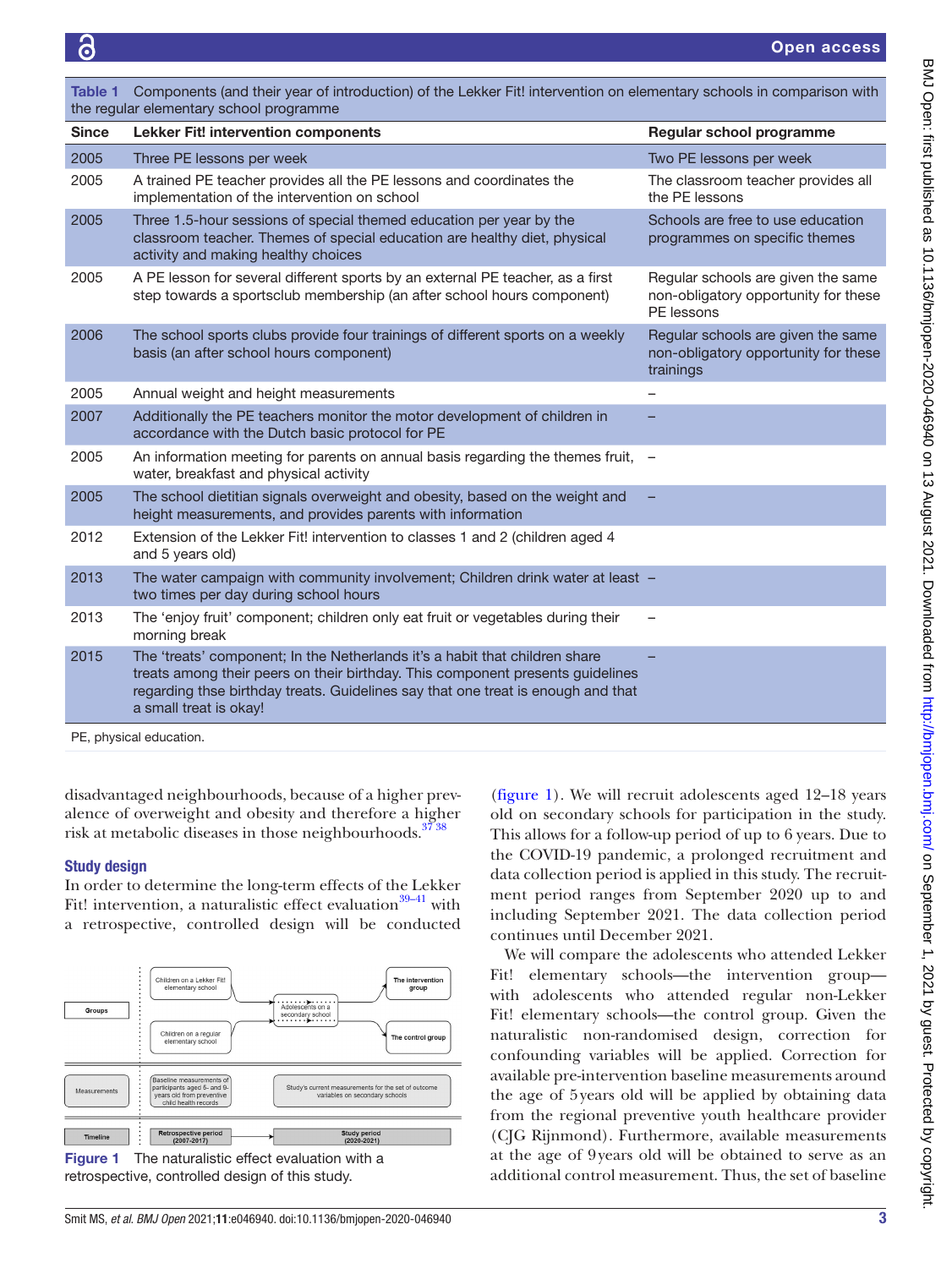data ranges from the period 2007–2017, depending on the current ages of the participating adolescents. Confounding variables and baseline measurements will be described in detail below. We used the Standard Protocol Items: Recommendations for Interventional Trials checklist (online supplemental file 1) to address all recommend items in our study protocol.<sup>42</sup>

# Study population and recruitment

We will include 2218 adolescents aged 12–18 years in this study (see the Power considerations section). We expect to include 20–25 secondary schools in Rotterdam, from neighbourhoods with divergent socioeconomic backgrounds, in this study. They will receive an informative letter to explain the nature, relevance, objectives and measurements of this study. Only after a school has given consent for its participation, will the adolescents in that school be approached for participation in close collaboration with the school. We will recruit adolescents from all different school levels and grades within the age range. The targeted adolescents and their parents will receive an information letter. Additionally, all relevant information about the study will be available on a website (URL: <https://www.rotterdam.nl/onderzoeklekkerfit>). Comprehensive information will be given about all the relevant topics regarding the study and the consequences of participation. Adolescents are asked to give digital informed consent before they are eligible for participation in this study. For the adolescents who are under the age of 16 years old, digital informed consent by one parent will also be obtained in accordance with Dutch legislation.

#### Lekker fit! intervention group and control group

For all adolescents in this study, their school career (specified per school year) will be obtained from the municipal records in Rotterdam. Specific permission for the collection and coupling of this data will be asked within the digital informed consent forms. Combined with information from the City of Rotterdam about which elementary schools implemented Lekker Fit!, we are able to assign the adolescents to the intervention group or control group. Adolescents who attended elementary schools outside Rotterdam were not exposed to Lekker Fit! and will be assigned to the control group. Children may move between schools and change between the intervention condition and the control condition. Based on the accurate year by year school career data from the municipality, we will be able to determine exposure to Lekker Fit! in years and years since intervention for all adolescents.

# New data collection

Participants are asked to complete a digital questionnaire using LimeSurvey software during school hours and to engage in physical measurements during their PE class. LimeSurvey will also be used by the researchers to manage the digital consent forms of participants and parents.

Furthermore, we will collect information about possible confounding variables that might have an influence on the effect of the Lekker Fit! intervention. In this respect, measures for age, gender, ethnic background, household situation and socioeconomic background will be obtained from participants and environmental measures like the presence of a healthy school canteen and the presence of any additional psychosocial or physical interventions on the secondary schools will be collected. All the instruments that will be used for data collection are described within the Measurements section.

# Retrospective data collection

Retrospective baseline data will be retrieved from the CJG Rijnmond archives. The CJG Rijnmond is a regional preventive youth healthcare provider for children in the larger Rotterdam area. The CJG Rijnmond invites all children for growth and health monitoring during childhood. Collected baseline data will involve measures of anthropometrics, BMI and psychosocial health data. The data consist of measurements from the participants around the age of 5 years old and 9 years old ([figure](#page-2-1) 1). Baseline data around the age of 5 years old will provide information about participants before the Lekker Fit! intervention is entered (Lekker Fit! starts in grade 3 of elementary school). Baseline data around the age of 9 years old will be obtained as an additional control measurement. Furthermore, the child records consist of information about any additional professional guidance that participating adolescents received for being overweight during childhood.

# **Measurements**

#### Primary and secondary outcome variables

The primary outcome variable in this study is BMI. The secondary outcome variables in this study are waist circumference, weight status, physical fitness, lifestyle and lifestyle determinants, psychosocial health and academic performance.

Trained PE teachers and research assistants will measure body weight, body length and waist circumference. Body weight will be measured to the nearest 0.1kg and body length and waist circumference will be measured to the nearest 0.1cm. A fixed protocol will be used in which the adolescents will be measured (apart from their peers) with light clothing, without shoes. BMI will then be calculated and BMI-for-age z-scores (zBMI) will be determined based on international growth standards for school-aged children and adolescents.<sup>4344</sup> Based on BMI-for-age z-scores, adolescents' weight status will be categorised as underweight (zBMI<−2), normal weight (−2≤zBMI≤1), overweight (zBMI >1) or obese (zBMI >2) using common cut-offs according to WHO standards.<sup>43 45</sup> Physical fitness will be measured by the 20m-Shuttle Run test according to a standardised protocol under guidance of the PE teacher in which the outcome will be the number of stages completed.<sup>[46](#page-8-9)</sup> The 20m-Shuttle Run test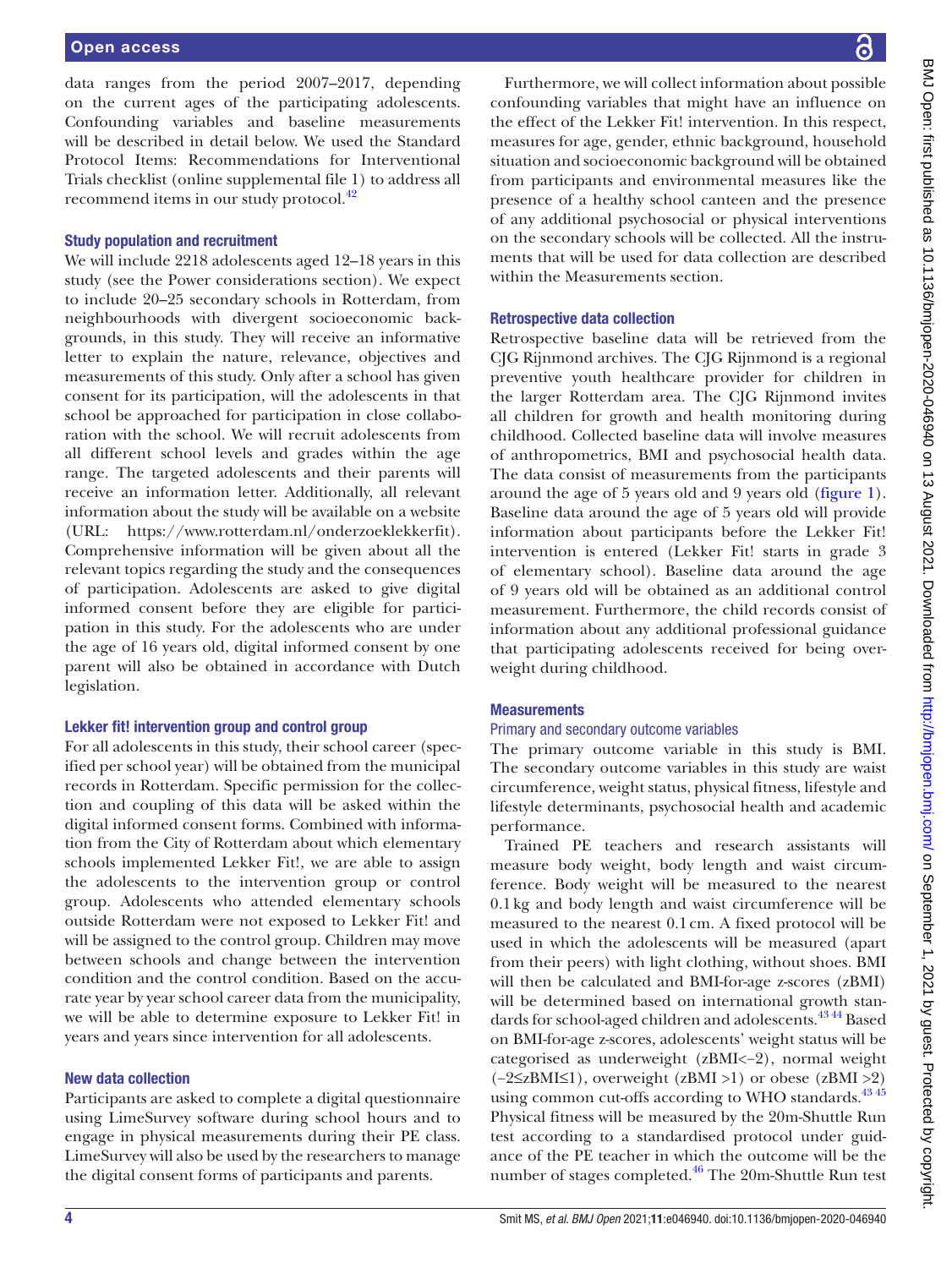is an acceptable, feasable and reliable method for determination of cardiorespiratory fitness in youth.<sup>47</sup>

The LimeSurvey questionnaire will be used to obtain information on the outcome variables lifestyle and lifestyle determinants, psychosocial health and academic performance. The Short Questionnaire to Assess Healthenhancing physical activity (SQUASH) will be used to assess adherence to physical activity guidelines.<sup>48</sup> The SQUASH is being used by Dutch government agencies to monitor individuals concerning physical activity guide-lines.<sup>[49](#page-8-12)</sup> The SQUASH was validated using the doubly labelled water method. The SQUASH was found to be a valid self-report tool for measuring physical activity energy expenditure for adolescents[.49](#page-8-12) Furthermore, participants will be asked if they currently have a membership at a sportclub and if they had a sportclub membership during elementary school.

Psychosocial health will be assessed by the Dutch version of the Strengths and Difficulties Questionnaire  $(SDQ)$ .<sup>[50](#page-8-13)</sup> The SDQ contains 25 items which are evenly distributed over the domains of emotional symptoms, behavioural problems, hyperactivity/inattention, problems with peers and pro-social behaviour. The SDQ leads to a total score as well as five domain scores. Its Dutch version is classified as a valid and reliable instrument for the first identification of psychosocial problems in adolescents.<sup>51</sup>

Determinants of a healthy lifestyle are measured using items based on the TPB. $^{35}$  Questions are included for healthy behaviours that are promoted by the Lekker Fit! intervention using the guidelines by Ajzen. $52$  The healthy behaviours, for which determinants will be measured, include<sup>53 54</sup>:

- 1. 1hour of moderate intensely exercising every day.
- 2. Three times per week muscular and bone strengtening exercises.
- 3. Consciously making healthy choices in diet.
- 4. Two pieces of fruit every day.
- 5. 250 g of vegetables every day (approximately four serving spoons).
- 6. Limiting sugar-sweetened beverage consumption.

Participants are asked to rate their attitude, social norm, self efficacy, intention and actual behaviour (TPB items) towards these standards of healthy behaviour to derive the determinants for a healthy and active lifestyle (example illustrated in [table](#page-4-0) 2).

Academic performance is measured by the question 'how well is your academic performance as judged by your teacher in comparison with the academic performance of your classmates?'. This item, derived from the International Health Behaviour in School-aged Children Study, was confirmed to be valid and useful to distinguish respondents who get good grades from respondents who do not get good grades. $55$  Furthermore, academic performance will be captured by the school level (preparatory vocational secondary education or senior general secondary education or university preparatory education) of the adolescent.

#### Possible confounders

Possible confounding variables that we will collect are participant's current age, gender, ethnic background, household situation, socioeconomic background and professional guidance for overweight during childhood.

Within the questionnaire, the adolescent's, mother's and father's country of birth will be asked. According to Statistics Netherlands, adolescents will be classified for ethnic background based on their mother's country of birth (to take into consideration the cultural background of the most frequent primary caregiver), unless it is the Netherlands. In that case, adolescents will be classified for ethnic background based on their father's country of birth (55).

Regarding household situation, we assess whether the participant lives alone, in a two parent or single parent household.

Socioeconomic background will be assessed by questions on parents' financial difficulties (Did you experience any financial burden in expenses in your household in the last 12 months?) and unemployment payments (Did one of your parents receive an unemployment

| <b>Healthy behaviour</b>             |                                                                                                             |                              |  |  |
|--------------------------------------|-------------------------------------------------------------------------------------------------------------|------------------------------|--|--|
| Eating two pieces of fruit every day |                                                                                                             |                              |  |  |
| <b>TPB</b> items                     | <b>Question asked</b>                                                                                       | <b>Rating</b>                |  |  |
| Attitude                             | If I eat two pieces of fruit every day for the next 3 months, that<br>would be                              | Bad 1/2/3/4/5/6/7 Good       |  |  |
| Perceived norm                       | Most people who are important to me approve that I eat two<br>fruits every day for the next 3 months        | Disagree 1/2/3/4/5/6/7 Agree |  |  |
| Self-efficacy                        | am confident that I can eat two pieces of fruit every day for the False 1/2/3/4/5/6/7 True<br>next 3 months |                              |  |  |
| Intention                            | l intend to eat two pieces of fruit every day for the next 3 months Unlikely 1/2/3/4/5/6/7 Likely           |                              |  |  |
| Past behaviour                       | In the past 3 months, I have eaten two pieces of fruit every day                                            | False 1/2/3/4/5/6/7 True     |  |  |
| TPB, theory of planned behaviour.    |                                                                                                             |                              |  |  |

<span id="page-4-0"></span>Table 2 Example of questions to asses the outcome measure determinants of a healthy and active lifestyle following the guidelines of Ajzen according to the theory of planned behaviour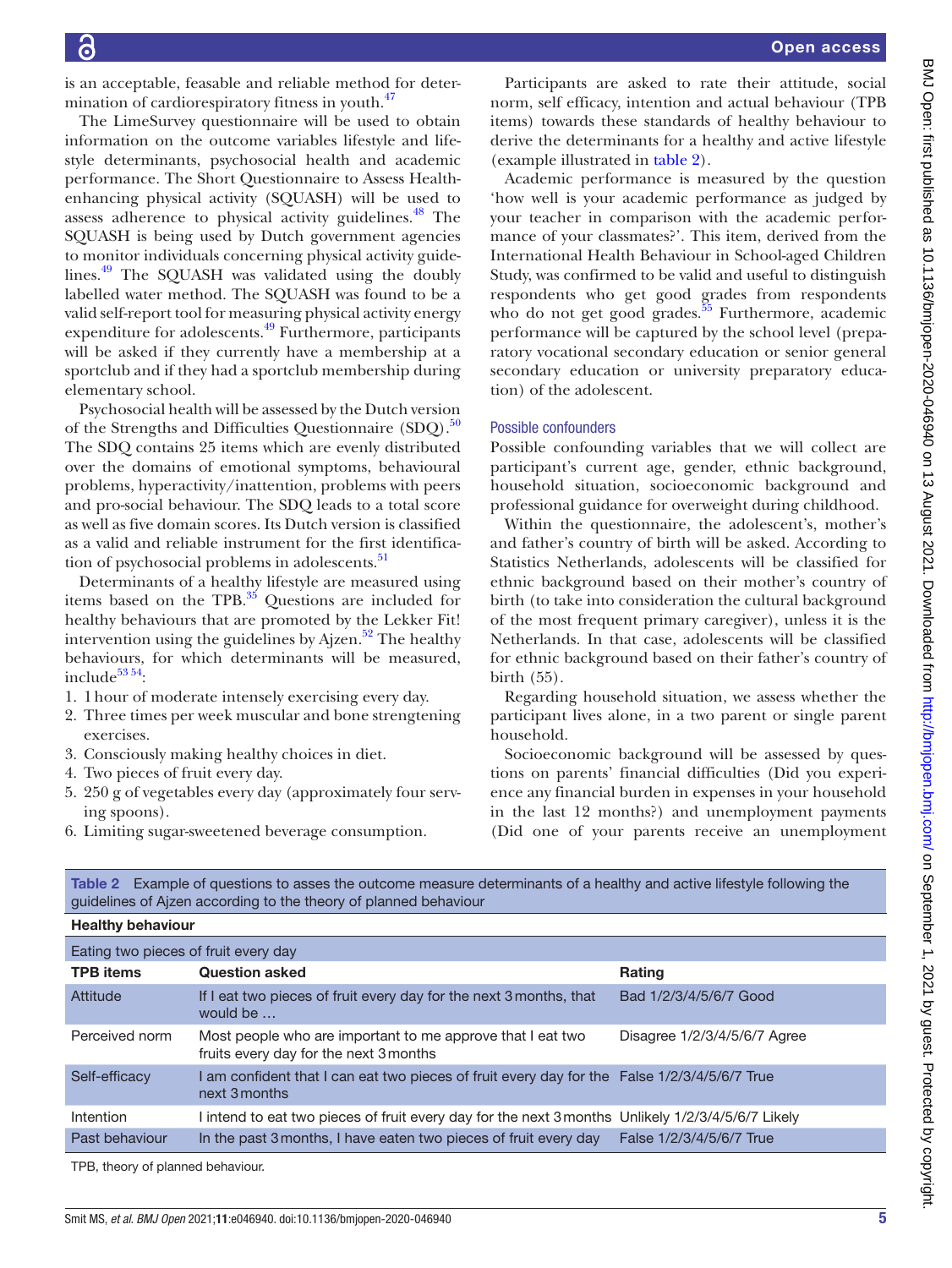payment in the last 12 months?). Furthermore, socioeconomic neighbourhood indicators will be obtained for adolescents based on their postal code and/or elementary schools attended.

Other possible confounding variables that are embedded within the questionnaire include measurements for pubertal development. Pubertal development is measured with the Dutch version of the self-report Pubertal Development Scale.<sup>56 57</sup> These items are used to determine pubertal status of the participants and will be used to adjust weight status measures. For male participants, questions on pubertal development include growth spurt, body hair, facial hair, voice change and skin changes, whereas for female participants, questions include growth spurt, body hair, breast development, menstruation and skin changes.

On a school level, we will collect the following information from secondary schools:

- 1. The number of PE lessions per week.
- 2. The presence of dietetic programmes (for instance a healthy school canteen programme).
- 3. The presence of preventive mental health and well-being programme (for instance anti-bullying programmes).

# Appreciation of the intervention or similar components on regular elementary schools

Within the questionnaire adolescents are asked to evaluate on several components of the Lekker Fit! intervention (or evaluate on similar components in regular elementary schools for the control group). Adolescents are asked to evaluate the quantity and quality of their PE lessons and quality of their PE teachers on elementary school. Furthermore, they are asked to rate their attendance and the quality regarding organised physical activites outside school hours. These items allow us to analyse the subjective experiences of participants during elementary school and allow us to compare appreciation of the Lekker Fit! intervention with the regular school programme.

# Power considerations

A statistical a priori power analysis was performed for the estimation of sample size.<sup>58</sup> With an alpha=0.05, power=0.80and taking into account the cluster design, we need a sample size of n=2218 in total to find an absolute BMI difference of  $0.3 \text{ kg/m}^2$  between the intervention and control group.[58](#page-8-19) Hereby assuming an SD of 3.0, clustering within schools accounting for 4% of the variance (Intraclass correlation 0.04), a correlation of  $0.75$  for baseline and follow-up measurements.<sup>59</sup> Further assuming a 30% participant loss to non-response, we aim to invite 3169 adolescents for participation in the study.

### Statistical analysis

Descriptive statistics will be used to describe the characteristics of the participants in the total study population and separately for the intervention group and the control group. To study the effects of Lekker Fit!, we will use logistic and linear regression models to evaluate the longterm effects of the Lekker Fit! intervention for all primary and secondary outcome variables. Multilevel analyses will be used to correct for the clustering within secondary schools. The exposure to the Lekker Fit! intervention (intervention/control group) forms the independent variable. All baseline measurements and confounding variables will be added to the models as covariates. Interaction terms for intervention and the variables gender, ethnic background, educational level and time since intervention will be tested. Depending on results, exploratory subgroup analysis will be performed. Moreover, if the data provide sufficient variability in the amount of intervention years for participants, further exploratory analysis will be performed to evaluate possible dose–response associations (using years of intervention exposure). We anticipate that adolescents in the intervention group and control group may differ regarding several baseline characteristics. These baseline characteristics may have had an influence on the chance of receiving the Lekker Fit! intervention or not. Therefore, we will also perform propensity score adjusted comparisons of effects between intervention and control groups, by using propensity scores as a covariate in the model, to account for these possible bias due to the non-randomised design of this naturalistic study. The propensity score will be calculated using a model based on all baseline and confounding variables that will be used as covariates in the analysis on intervention effects. Multiple imputation techniques will be used to handle missing baseline and covariate data.

# Patient and public partnership

No participants were involved in the creation and design of this study. A sample of the study population was first involved in this study by testing the questionnaires on quality and feasibility. Individual data may be disseminated to participants who are interested in their personal outcome variables. Participating secondary schools will receive data on school level, which can be used for their school policies. They will be encouraged to share the results with their students.

# **DISCUSSION**

In this article the study protocol for a naturalistic effect evaluation with a retrospective, controlled design is described. The aim of this study is to evaluate the longterm effects of the Lekker Fit! intervention on (a) the primary outcome BMI and (b) the secondary outcomes waist circumference, weight status, physical fitness, lifestyle and lifestyle determinants, psychosocial health and academic performance.

Earlier studies have demonstrated a number of positive intervention effects for the Lekker Fit! intervention.<sup>[32 60](#page-8-1)</sup> An RCT on the effectiveness of Lekker Fit! was conducted a decade ago.<sup>32</sup> Findings included positive intervention effects for weight status, waist circumference and physical fitness for 6–9years old children in elementary schools,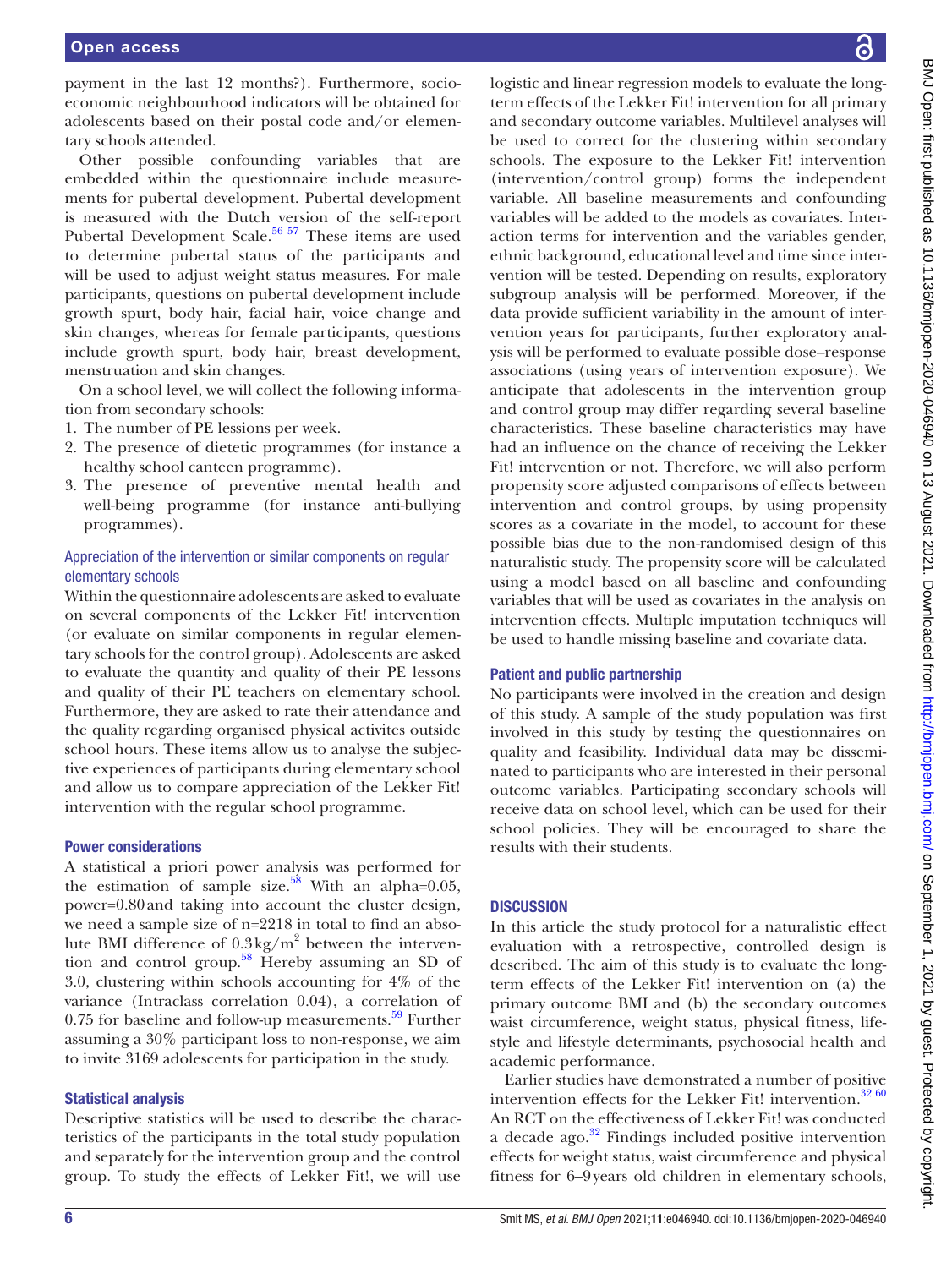although no positive effects on BMI were found. The Lekker Fit! intervention programme has been updated with several additional components since then ([table](#page-2-0) 1); among others a water campaign component which incorporated multiple stakeholders in the neighbourhood of the school. The effectiveness of the water campaign was studied in a controlled design and provided evidence for the reduction of children's sugar-sweetened beverages  $consumption.<sup>60</sup>$  $consumption.<sup>60</sup>$  $consumption.<sup>60</sup>$ 

Weihrauch-Blüher and colleagues recommended to combine behaviour-oriented intervention programmes, that were found to have only limited effects, with community-oriented components in order to reach sustainable effectiveness of obesity prevention interventions for children and adolescents. $61$  The Lekker Fit! intervention is such a multicomponent school-based intervention targeting the individual child and its environment[.31–33](#page-8-0) Lekker Fit! is thereby primarily targeting children in the socioeconomically disadvantaged neighbourhoods, because those children are at higher risk for the development of overweight and obesity.<sup>37</sup> 38</sup>

The recent Cochrane review on obesity prevention interventions included 64 studies on school-based interventions, and 3 studies on school-based interventions with a community element for children aged 6–12 years old. $20$  They indicate that most of the evidence in their review is based on interventions of 12 months or less. They emphasise that research on long-term effects of completed studies would provide important information on the sustainability of behaviour change and impact on weight.<sup>20</sup> Since long-term studies are scarce, little is known about the sustainability of effects<sup>24 25</sup> or about the determinants that explain whether results are sustainable or not. Furthermore, little is known about the wider benefits that these interventions have on health and well-being of children and adolescents, although associations between physical activity and both academic performance<sup>[26 27](#page-7-14)</sup> and psychosocial health and well-being ${}^{28-30}$  in children and adolescents have been reported.

To the authors' knowledge, no studies are yet conducted for the measurement of the long-term effectiveness of multicomponent school-based interventions on the broad set of outcome variables including weight status, fitness, psychosocial health and academic performance. The Lekker Fit! intervention in elementary schools targets children up to 12 years old. As this study includes adolescents aged 12–18 years, long-term effects up to 6 years will be assessed. Additional subgroup analysis will provide insight in the interaction effects between intervention and follow-up length. The current study will therefore contribute to this field of scarce knowledge and expand the insights in the long-term effects of multicomponent school-based interventions and into the sustainability of intervention effects. Adding to this knowledge helps policymakers and intervention developers to decide on further implementation and intervention development.

RCTs are considered the gold standard for effectiveness evaluations of an intervention. $62$  Choosing for a

randomised controlled design, with the length of the follow-up period we employ, would be almost impossible as it would be unethical to withhold schools from implementing an intervention programme that was already proven at least partly effective. The non-randomised design of our study can be regarded as the main limitation. We acknowledge that the assessment of the longterm effects of Lekker Fit! by a naturalistic evaluation design $39-41$  is potentially subject to selection bias, which could arise by the fact that schools are not randomly chosen for implementation of the Lekker Fit! intervention. This limitation is accounted for by using propensity scores in the analysis $63$  to reduce selection bias. We also acknowledge there are factors that possibly influence our outcome measures besides the Lekker Fit! intervention on elementary school. Therefore, we will include preintervention baseline measurements and a broad spectrum of possible confounding variables on the individual and environmental level. The retrospective, controlled design with the application of propensity score analysis we choose seems best suited to overcome this limitation. Further, the self-report for physical activity can be regarded as a limitation. However, the SQUASH questionnaire was found to be a valid self-report tool for measuring physical activity energy expenditure for adolescents and is less costly than direct measurements.<sup>[49](#page-8-12)</sup> Self-report items may also manifest recall bias. To minimise recall bias for the items in our questionnaire, the items are easy to understand and sometimes provided with additional explanation or relatable examples.

On the other hand, we do not rely on self-report regarding anthropometric measurements or fitness. This can be regarded as a strength. Further, the naturalistic effect evaluation design of this study also allows us to observe subjects in 'a real world' setting instead of in a highly controlled experimental setting. A second strength of this practice-based design is therefore that it provides strong external validity of the results by providing a realistic representation of the 'practice-based' setting. $39\frac{40}{2}$ This study hereby measures a broad set of outcome variables for a wide picture of the effects of Lekker Fit! on health in youth. The fact that we include a large sample size of participants with different socioeconomically backgrounds might be considered a strength of this study. It provides us with the opportunity to further generalise our findings to several populations characterised by apparent socioeconomic inequalities.

In conclusion. this paper describes the design of a study to determine the sustained effects of the schoolbased Lekker Fit! intervention, a multicomponent intervention targeting overweight and physical inactivity in children. This study will provide insight in the long-term intervention effects and will extend insights in a variety of outcome measures including BMI, waist circumference, weight status, physical fitness, lifestyle and lifestyle determinants, psychosocial health and academic performance.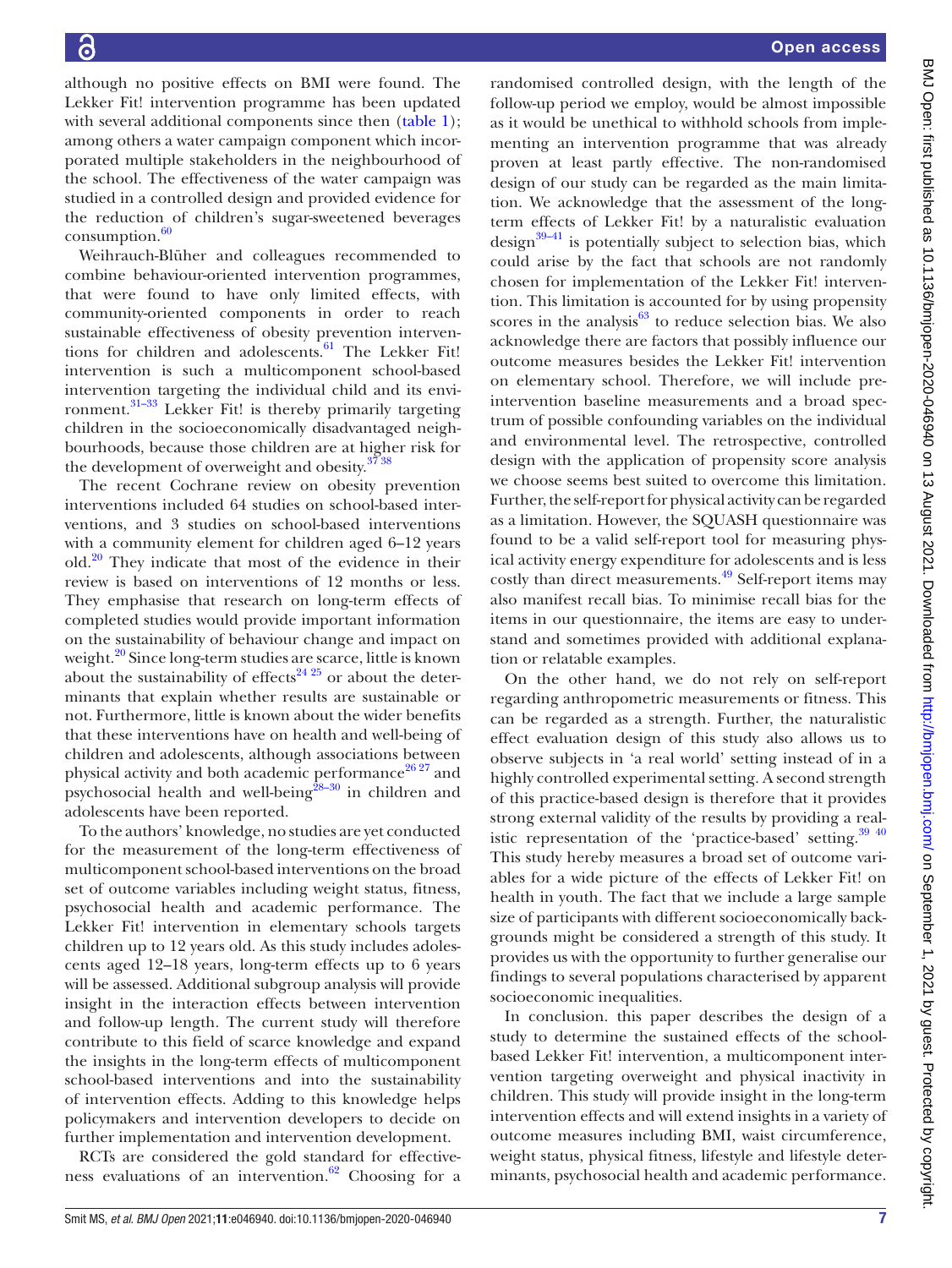# ETHICS AND DISSEMINATION Ethical statement

The Medical Research Ethics Committee of the Erasmus Medical Centre, Rotterdam, The Netherlands decided that the regulations from the Dutch Medical Research Involving Human Subjects Act (Dutch abbreviation WMO) do not apply to this research protocol. Therefore permission was granted by the committee for the execution of this study and for publications in a later stage of the study (permission ID: MEC-2020-0644). The research proposal has been registered in the Dutch trial register NTR, in which effect-studies are registered that are conducted in the Netherlands.

# Dissemination statement

The project team will disseminate the findings from this scientific study by conference presentations and scientific peer-reviewed journals.

Twitter Hein Raat [@heinraat](https://twitter.com/heinraat) and Famke Mölenberg [@FamkeMolenberg](https://twitter.com/FamkeMolenberg)

Acknowledgements The authors would like to thank all the involved advisors for their role in the setup of this study.

Contributors MSS, HR, FM, MEGW, RB and WJ contributed to the design of the study and the development of the protocol for this study. MSS mainly wrote the manuscript and HR, FM, MEGW, RB and WJ contributed to the manuscript by critical revisions and giving comprehensive feedback on multiple drafts. MSS, HR, FM, MEGW, RB and WJ read and approved the final manuscript.

Funding This study is made possible by funding of the City of Rotterdam Sports Department.

Competing interests None declared.

Patient and public involvement Patients and/or the public were involved in the design, or conduct, or reporting, or dissemination plans of this research. Refer to the Methods section for further details.

Patient consent for publication Not required.

Provenance and peer review Not commissioned; externally peer reviewed.

Open access This is an open access article distributed in accordance with the Creative Commons Attribution Non Commercial (CC BY-NC 4.0) license, which permits others to distribute, remix, adapt, build upon this work non-commercially, and license their derivative works on different terms, provided the original work is properly cited, appropriate credit is given, any changes made indicated, and the use is non-commercial. See: [http://creativecommons.org/licenses/by-nc/4.0/.](http://creativecommons.org/licenses/by-nc/4.0/)

#### ORCID iDs

Michel Sebastiaan Smit <http://orcid.org/0000-0003-4231-3972> Hein Raat <http://orcid.org/0000-0002-6000-7445> Famke Mölenberg <http://orcid.org/0000-0002-5305-9730> Wilma Jansen <http://orcid.org/0000-0002-4453-9054>

# REFERENCES

- <span id="page-7-0"></span>1 Ng M, Fleming T, Robinson M, *et al*. Global, regional, and national prevalence of overweight and obesity in children and adults during 1980-2013: a systematic analysis for the global burden of disease study 2013. *[Lancet](http://dx.doi.org/10.1016/S0140-6736(14)60460-8)* 2014;384:766–81.
- <span id="page-7-2"></span>2 NCD Risk Factor Collaboration (NCD-RisC). Worldwide trends in body-mass index, underweight, overweight, and obesity from 1975 to 2016: a pooled analysis of 2416 population-based measurement studies in 128·9 million children, adolescents, and adults. *[Lancet](http://dx.doi.org/10.1016/S0140-6736(17)32129-3)* 2017;390:2627–42.
- 3 Spinelli A, Buoncristiano M, Kovacs VA, *et al*. Prevalence of severe obesity among primary school children in 21 European countries. *[Obes Facts](http://dx.doi.org/10.1159/000500436)* 2019;12:244–58.
- <span id="page-7-1"></span>4 Childhood Obesity Surveillance Initiative (COSI). *Highlights 2015-17 [Factsheet]*, 2018.
- 5 WHO European Childhood Obesity Surveillance Inititive. *Overweight and obesity among 6-9 year old children - Report of the third round of data collection 2012-2013*, 2018.
- <span id="page-7-7"></span>6 Garrido-Miguel M, Cavero-Redondo I, Álvarez-Bueno C, *et al*. Prevalence and trends of overweight and obesity in European children from 1999 to 2016: a systematic review and meta-analysis. *[JAMA Pediatr](http://dx.doi.org/10.1001/jamapediatrics.2019.2430)* 2019;173:e192430.
- <span id="page-7-3"></span>7 Central Bureau Statistics Netherlands. Lifestyle and (preventive) health research; demographic characteristics, 2020. Available: [https://opendata.cbs.nl/statline/#/CBS/nl/dataset/83021NED/table?](https://opendata.cbs.nl/statline/#/CBS/nl/dataset/83021NED/table?ts=1522312658353) [ts=1522312658353](https://opendata.cbs.nl/statline/#/CBS/nl/dataset/83021NED/table?ts=1522312658353)
- <span id="page-7-4"></span>8 Kelly AS, Barlow SE, Rao G, *et al*. Severe obesity in children and adolescents: identification, associated health risks, and treatment approaches: a scientific statement from the American heart association. *[Circulation](http://dx.doi.org/10.1161/CIR.0b013e3182a5cfb3)* 2013;128:1689–712.
- 9 Sanders RH, Han A, Baker JS, *et al*. Childhood obesity and its physical and psychological co-morbidities: a systematic review of Australian children and adolescents. *[Eur J Pediatr](http://dx.doi.org/10.1007/s00431-015-2551-3)* 2015;174:715–46.
- 10 World Health Organization. *Consideration of the evidence on childhood obesity for the Commission on ending childhood obesity: report of the AD Hoc Working group on science and evidence for ending childhood obesity*. Geneva, Switzerland, 2016.
- 11 Park MH, Falconer C, Viner RM, *et al*. The impact of childhood obesity on morbidity and mortality in adulthood: a systematic review. *[Obes Rev](http://dx.doi.org/10.1111/j.1467-789X.2012.01015.x)* 2012;13:985–1000.
- 12 Pizzi MA, Vroman K. Childhood obesity: effects on children's participation, mental health, and psychosocial development. *[Occup](http://dx.doi.org/10.3109/07380577.2013.784839)  [Ther Health Care](http://dx.doi.org/10.3109/07380577.2013.784839)* 2013;27:99–112.
- 13 Van Name M, Santoro N. Type 2 diabetes mellitus in pediatrics: a new challenge. *[World J Pediatr](http://dx.doi.org/10.1007/s12519-013-0438-9)* 2013;9:293–9.
- <span id="page-7-5"></span>14 Simmonds M, Llewellyn A, Owen CG, *et al*. Predicting adult obesity from childhood obesity: a systematic review and meta-analysis. *[Obes Rev](http://dx.doi.org/10.1111/obr.12334)* 2016;17:95–107.
- 15 Ryder JR, Jacobs DR, Sinaiko AR, *et al*. Longitudinal changes in weight status from childhood and adolescence to adulthood. *[J](http://dx.doi.org/10.1016/j.jpeds.2019.07.035)  [Pediatr](http://dx.doi.org/10.1016/j.jpeds.2019.07.035)* 2019;214:187–92.
- <span id="page-7-6"></span>16 Withrow D, Alter DA. The economic burden of obesity worldwide: a systematic review of the direct costs of obesity. *[Obes Rev](http://dx.doi.org/10.1111/j.1467-789X.2009.00712.x)* 2011;12:131–41.
- <span id="page-7-12"></span>17 Bleich SN, Vercammen KA, Zatz LY, *et al*. Interventions to prevent global childhood overweight and obesity: a systematic review. *[Lancet](http://dx.doi.org/10.1016/S2213-8587(17)30358-3)  [Diabetes Endocrinol](http://dx.doi.org/10.1016/S2213-8587(17)30358-3)* 2018;6:332–46.
- <span id="page-7-8"></span>18 Poorolajal J, Sahraei F, Mohamdadi Y, *et al*. Behavioral factors influencing childhood obesity: a systematic review and metaanalysis. *[Obes Res Clin Pract](http://dx.doi.org/10.1016/j.orcp.2020.03.002)* 2020;14:109–18.
- 19 Brug J, van Stralen MM, Chinapaw MJM, *et al*. Differences in weight status and energy-balance related behaviours according to ethnic background among adolescents in seven countries in Europe: the ENERGY-project. *[Pediatr Obes](http://dx.doi.org/10.1111/j.2047-6310.2012.00067.x)* 2012;7:399–411.
- <span id="page-7-9"></span>20 Brown T, Moore TH, Hooper L, *et al*. Interventions for preventing obesity in children. *[Cochrane Database Syst Rev](http://dx.doi.org/10.1002/14651858.CD001871.pub4)* 2019;7:CD001871.
- <span id="page-7-10"></span>21 Verjans-Janssen SRB, Gerards SMPL, Kremers SPJ, *et al*. Effects of the KEIGAAF intervention on the BMI z-score and energy balancerelated behaviors of primary school-aged children. *[Int J Behav Nutr](http://dx.doi.org/10.1186/s12966-020-01012-8)  [Phys Act](http://dx.doi.org/10.1186/s12966-020-01012-8)* 2020;17:105.
- <span id="page-7-11"></span>22 Corder K, Schiff A, Kesten JM, *et al*. Development of a universal approach to increase physical activity among adolescents: the GoActive intervention. *[BMJ Open](http://dx.doi.org/10.1136/bmjopen-2015-008610)* 2015;5:e008610.
- 23 Liu Z, Xu H-M, Wen L-M, *et al*. A systematic review and metaanalysis of the overall effects of school-based obesity prevention interventions and effect differences by intervention components. *[Int J](http://dx.doi.org/10.1186/s12966-019-0848-8)  [Behav Nutr Phys Act](http://dx.doi.org/10.1186/s12966-019-0848-8)* 2019;16:95.
- <span id="page-7-13"></span>24 Waters E, de Silva-Sanigorski A, Hall BJ, *et al*. Interventions for preventing obesity in children. *[Cochrane Database Syst Rev](http://dx.doi.org/10.1002/14651858.CD001871.pub3)* 2011:CD001871.
- 25 Jones RA, Sinn N, Campbell KJ, *et al*. The importance of long-term follow-up in child and adolescent obesity prevention interventions. *[Int J Pediatr Obes](http://dx.doi.org/10.3109/17477166.2011.575155)* 2011;6:178–81.
- <span id="page-7-14"></span>26 McPherson A, Mackay L, Kunkel J, *et al*. Physical activity, cognition and academic performance: an analysis of mediating and confounding relationships in primary school children. *[BMC Public](http://dx.doi.org/10.1186/s12889-018-5863-1)  [Health](http://dx.doi.org/10.1186/s12889-018-5863-1)* 2018;18:936.
- 27 McIsaac J-LD, Kirk SFL, Kuhle S. The association between health behaviours and academic performance in Canadian elementary school students: a cross-sectional study. *[Int J Environ Res Public](http://dx.doi.org/10.3390/ijerph121114857)  [Health](http://dx.doi.org/10.3390/ijerph121114857)* 2015;12:14857–71.
- <span id="page-7-15"></span>28 Biddle SJH, Asare M. Physical activity and mental health in children and adolescents: a review of reviews. *[Br J Sports Med](http://dx.doi.org/10.1136/bjsports-2011-090185)* 2011;45:886–95.
- 29 Biddle S, Mutrie N, Gorely T. *Psychology of physical activity*. 3 ed. Abingdon: Routlegde, 2015.